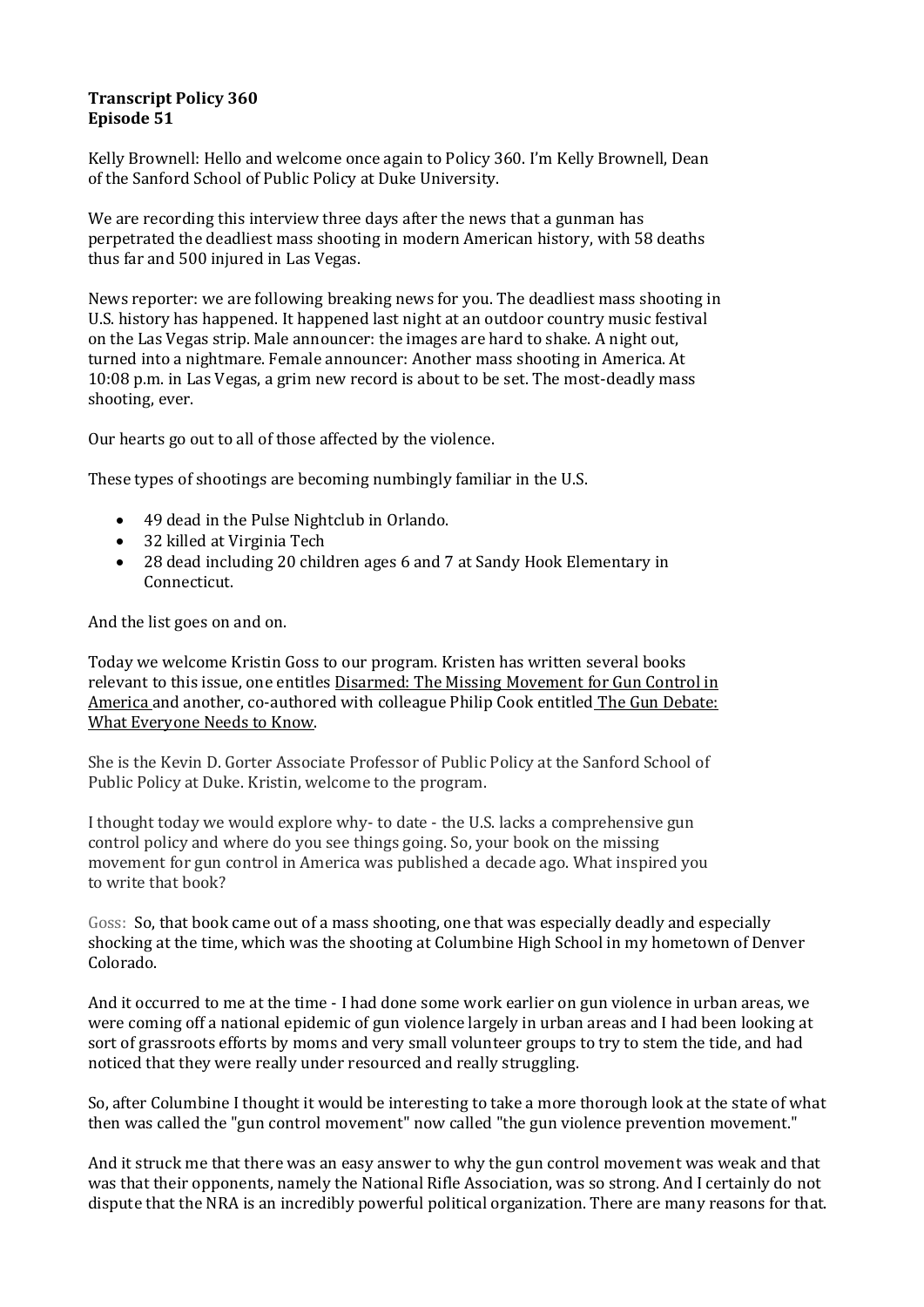I thought that wasn't the full story. So, I likened it to a football game. So, if you want to know why one team wins a lot it could because that team is really good, but it could also be that their opponents are weak. And I was interested in exploring the weakness on the gun control side.

Brownell: So, the weakness of the movement - what do you attribute that to?

Goss: So, what I did with that research is - I looked at sort of the problem that the gun control movement had to solve, which was to gain a mass following among people who, for the most part, are unlikely to be killed.

We have a terrible murder epidemic in this country, but you know for any individual the chances of being shot and killed by a gun is relatively small. And they had to organize around a public policy that would regulate or restrict potentially other people's freedom.

So, we do that all the time in public policy, it's indeed part of government's job is to rein in you know unfettered freedom for some in the interest of a public good (speed limits would be an example.) But that turns out to be a very tricky thing in a country that really loves its freedom and rightly so.

So, I compared the gun control groups to a number of other groups that, to my eye, had developed really strong movements and were at the same time trying to sort of regulate individual freedom around the edges in the interests of some public good.

So, I sort of came up with three differences - maybe the magic formula that these other movements had discovered that the gun control groups had not.

The first was that these other groups had outside sources of institutional support. So-- we all - we think we think of social movements as just bubbling up from the ground and they're spontaneous and people come together to work for change. And that's not really the way social movements work. They typically have outside sources of money, they have institutions that they can build around. So, think about the civil rights movement working with through African-American churches and historically black colleges and universities. And the gun control groups for a variety of reasons just did not have these kinds of steady sources of outside support.

The organizations also really had not sort of found a values-based language for talking about their cause in a way that would really inspire action and would make people really relate to what they were doing. The NRA, on the other hand, had discovered a language that was really powerful, that resonated with our national values of liberty and freedom and patriotism and individualism and so forth.

And I think probably the most important explanation that I found in that book was that the gun control movement had essentially -- when it when it started forming in the 70s -- this was a time when big government solutions were sort of had been in vogue but were sort of starting to become discredited.

And gun control groups very early on decided to go very big and bold with their policy proposals - so national handgun bans and things like that.

And in my reading of history that's not typically the way policy is made. Typically, a policy is made more incrementally from the state or local level up to the federal level and more incrementally in terms of the reach of the policy. And I think essentially the gun control movement sort of overshot in a sense, no pun intended, and got the gun rights folks to be very defensive, and you know helped propel them into a more sort of hardline political stance that we're still living with today.

Brownell: So, Kristen, this strikes me as something where there are many public health parallels. So, people are losing their lives because of guns, so certainly help is affected. And with public health there are typical ways our country moves ahead. So just to take this table, there's a glass of water sitting in front of me and I'm expecting that water to be safe. It has come from a drinking tap somewhere because we have ceded the government the authority to create a safe environment in which you and I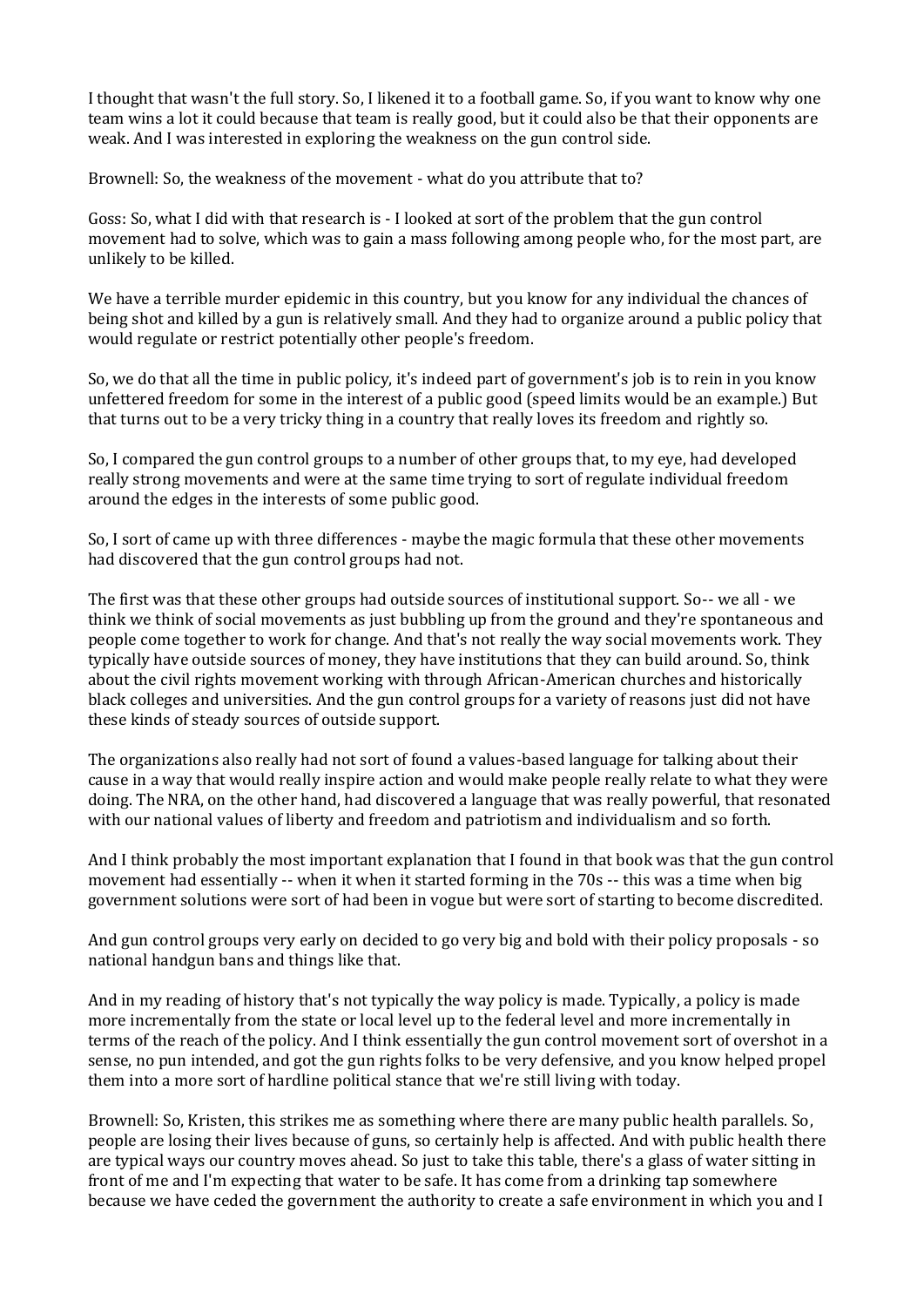exist. Take tobacco for example - so you could say OK, you know that's fine, it's easy, there are no opponents there's no big industry involved, so having clean water is a pretty straightforward lift. Take tobacco though, where that wasn't the case. A massive industry with massive political influence. They claim that individual rights made - gave people choice about whether to smoke or not and the government stepped in and did a lot of things including taxing cigarettes in a sky-high way which really affected consumption. So -- what's different about guns?

Goss: It's a great question. And Kelly you would probably know more than I do about this, but my reading of the history of the tobacco movement is is there are some parallels and there are some dissimilarities So the basic project is the same in that they're trying to sort of limit or tax unhealthy behavior in the interest of the public good.

The anti-tobacco movement, there were actually two. There was one in the early 20th century and then there was the modern one that we're familiar with.

And it seems to me that the anti-tobacco forces in the modern movement certainly had a number of things on their side. So, first they had government support early on. So, the surgeon general gave his imprimatur in the early 1960s to the proposition that smoking kills you. A series of other reports said that not only does smoking kill you, it also severely affects the health of those around you. And so, there was credible scientific research backed in some cases by money and other things that government can do to sort of support movements.

The anti-tobacco movement also, it really became a broader movement when the movements started talking about the effect on children. And it was really interesting as I was looking at the history of all these different movements for what we call social regulation, that they all eventually came around to making this argument that whatever the practice was affecting kid. And that was the -- that was the framing that really helped make the restriction of adult liberty a little bit more palatable politically.

The other difference between the two is that, and here we'll flip to the anti-regulation side. The tobacco companies were certainly powerful and moneyed interests, but they did not have a riled-up base. So, people enjoyed smoking but they weren't going to organize collectively and storm their members of Congress's offices as a mass movement to fight against higher tobacco taxes, for example.

The pro-gun rights folks are extremely well organized locally, at the state level, and at the federal level. In other words, their organization matches the way our governments are organized. They see each other regularly. I mean shooting guns is a recreational activity for millions of people - it's fun. And they have natural places to come together at gun shows, at gun ranges, out hunting where they can create strong communities and identity around firearms ownership and use and where they can spread political messages about threats from legislation. I think with smoking there wasn't that parallel organization of everyday individuals who were consuming cigarettes. And I think also people love their guns more than smokers love their cigarettes.

Brownell: It could be but people were heavily addicted to cigarettes and so there was a heavy draw in that sense. You know it's interesting the child parallel what you drew, and I wonder if that doesn't help kind of open the door to reform in gun legislation. You know with Sandy Hook occurring and then lots of kids getting killed accidentally with guns. You know whether at some point that will help move the movement forward. OK, but let's fast forward, so you talked about 10 years ago there wasn't a sufficient movement, but what would you think is occurring now, what's happening now?

Goss: So there are some "Groundhog Day"-like aspects to this issue where you have a terrible shooting. People get really upset. There are calls for Congress to do something to pass a law. Money flows in from everyday people and from wealthy people. Congress maybe discusses it, but doesn't pass whatever the proposal is - typically it's been a universal background check proposal. So, you know you can see the same thing happening after Columbine that happened after Sandy Hook. I mean it's eerie.

That said I think that there's there has been a pretty important shift among gun policy reformers since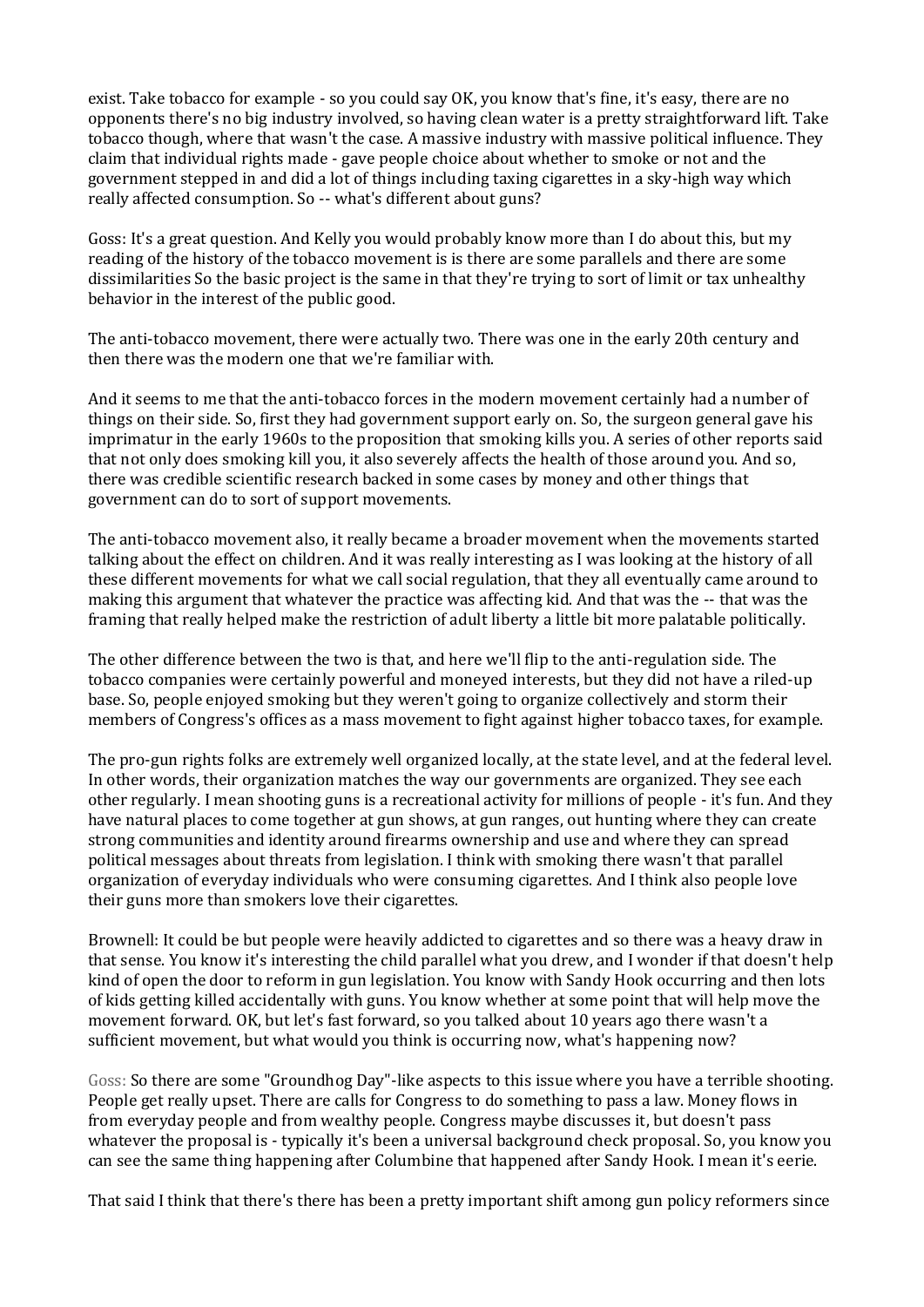I started doing this research in the late 90s and early 2000s. And I would say three things are really different.

So first of all, there's a lot more money in the gun control movement now (or gun violence prevention movement) than there was then and it's sustained. So, I look at Michael Bloomberg, former mayor of New York, is really concerned about this issue and he along with some other mayors founded an organization in 2006 and got started in 2007 and that organization which has now called Every Town for Gun Safety has merged with an organization of mothers that started after Sandy Hook to become a real powerhouse in the gun control movement space. So that organization's revenues - budget - has increased nearly 15-fold since 2010. There are a lot more players that are involved in this movement now and they're meeting regularly, they're networked, they're figuring out who's going to do what. I think the rancor that used to be at the heart of the movement has abated quite a bit.

So, there's a lot more money there's new players and to your point, Kelly, the moms are talking in you know very child-centered terms. I mean that is how they are framing this this issue. And they are really active. I'm old-school political participation. I believe in face to face organizations that have deep democracy but I'm really coming around to seeing how online media including social media Facebook and so forth are allowing people who otherwise might not be able to find each other or to really build a strong sense of community and purpose for their movement are able to do that across space and time through Facebook and to a lesser extent through Twitter. Now they're working off-line as well which is the key too. But there's a sort of community building that social media are allowing now that just wasn't the case when I you know after Columbine when the Internet was a very young tool.

Brownell: So this is any signs that this is having a tangible impact?

Goss: Well so I think the easy narrative about gun violence prevention or gun control is that, you know, terrible things happen and Congress does nothing and that's pretty true. But law enforcement is generally a state-level issue and there's been a lot of movement at the state level that goes under the radar.

So, I did a piece a couple of years ago about laws that are aimed at limiting gun access to people with severe mental illness. I counted something like 80 laws that had passed over a decade period from 2004 to 2014 in 40 states and the majority of those were tightening those restrictions. So, mental health is one area where there's been a lot of movement at the state level.

Domestic violence is another one. So, we have a graduate student who is who is counting those laws. And these are laws that are - that are - you know the National Rifle Association is signing off on. It's all done very quietly behind the scenes. But there is movement. More states have background checks now than when I started doing this research 15 or 20 years ago. So, we have a national background check law for official sales or official dealers like Wal-Mart or Joe's Gun Store. But private sales are not regulated federally so that's falling to the states and those -every year another state or so adds a background check law for private sales. So, it's not the majority of states but there's movement there.

Brownell: So, If you think about a two-by-two grid that would list things that would have low impact on gun violence going to high impact and you'd cross that with which things are politically feasible. How would you populate the grid? I mean what are the things that you think would be most impactful and then separate from that would you think would be most feasible?

Goss: So, that's a great question. And you know - gun violence is an interesting issue in the sense that it is so prominent and the U.S. is such an outlier, yet the research on gun violence is not nearly as evolved or - and gun control laws is not nearly as evolved as we would all like.

And gun violence has many different problems with many different sources, so it's not like there's one law that's going to solve all problems. So a law that might help with these high-profile mass shootings might not help with street violence in you know over drug deals or something like that.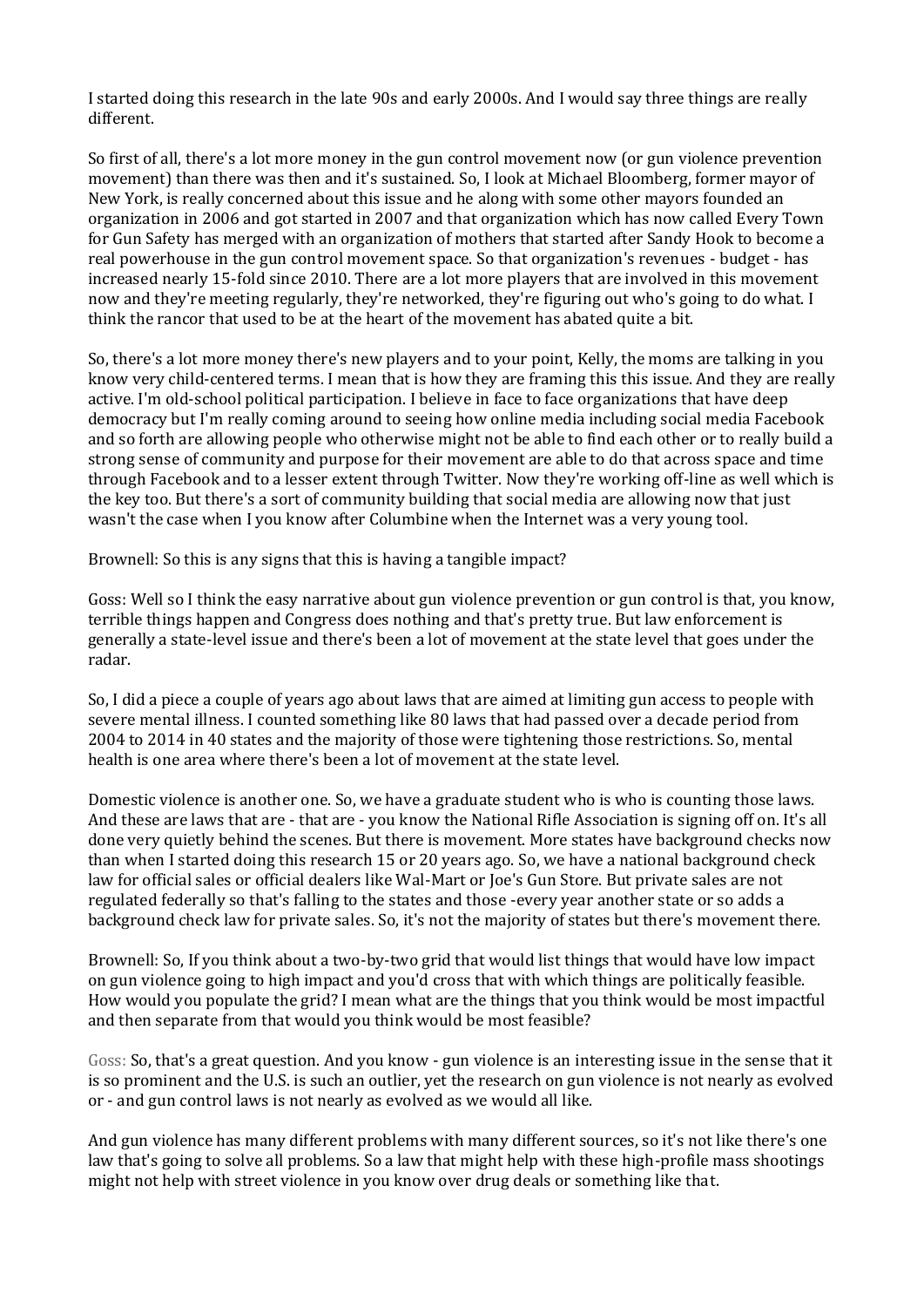I think if you're if you're asking me what's feasible and what should what I think is going to show some real promise, the gun violence prevention movement has gotten really smart about looking at research and there is a new policy tool that's starting to be rolled out in the states and introduced in a number of states without having been enacted yet called a gun violence restraining order or an extreme-risk protection order. And what these do is essentially allow family members or household members of people who have guns and are exhibiting potentially dangerous behavior to petition a civil court to remove that gun from the home for a set period of time and to bar that individual from buying another gun while that gun is removed and while that order is in place. And there are due process regulations to allow the court to restore gun ownership. But essentially, we have something like -- we don't even know -- 300 million guns in this country. Gun ownership is widespread.

There's never going to be you know -- even if we wanted it which you know most of us don't -- you know mass confiscation firearms is never going to happen. And so, I think that that actually to deal with this problem and we're going to have to kind of rely on each other to some extent we're going to have to empower individuals to be able to separate dangerous people from firearms. And this is one you know it's new it hasn't been evaluated yet. The first one was enacted and went into effect in California in 2016. So, we don't know if it's going to work yet but it's something that I think people are having a lot of faith that could show some results and it might actually be useful for these kinds of mass shootings in particular. In other.

The other thing that I think is showing a lot of promises these domestic violence laws. So, there are at the federal level there are laws that say that you know if you're a domestic abuser, meaning in certain sort of categories you're not allowed to own or purchase a gun. But as a practical matter the federal government, The Bureau of Alcohol Tobacco and Firearms is not going to enforce this law. They don't have enough people, it's not really their job. It's the local authorities that enforce these kinds of laws. So, what that means is you need a state law that parallels the national law.

And a lot of states don't have it or they don't enforce it. Or they'll say - they'll pass a law that says you know domestic abusers can't have a gun but they don't have any mechanism of going and getting the gun once they the person has been convicted of a misdemeanor. So, there are patches in the implementation of these laws. And we know that a lot of these mass shootings and you know a lot of the collateral damage that is resulting from this single shooting originate in domestic violence situations. So - wife leaves husband, husband gets upset, goes to wife's workplace and shoots wife and five of her coworkers, things like that. So, Sandy Hook started as a domestic murder, right? Adam Lanza killed his mother before he went to school, the school. So, I have the feeling that that you know getting a handle on the domestic violence situation might actually have a ripple effect on other kinds of gun fatalities.

Brownell: Kristin, you tell a story in your book about your dad and what turned out to be the last week of his life. He read the draft of one of your books, Disarmed. He was a military veteran and a passionate gun rights supporter. He also lived just five miles from Columbine High School. Can you tell us about that discussion with your dad?

Goss: Yeah. So, my dad grew up on a farm in western Colorado. I mean there were guns everywhere as there needed to be. He was in the military. He was a conservative. He believed that firearms were fundamental to protecting our democratic freedoms. He owned a gun. But he was also a dad. And when Columbine happened, that that high school was very similar to the high school I went to, just a little bit you know down the road more or less. And he was horrified by this.

And shortly after Columbine happened, which was in 1999, the following year, the following election cycle, Colorado put on the ballot a measure to require background checks at gun shows essentially. And so, it was a popular vote. It was not the Colorado legislature voting. And I remember calling my dad on Election Day and saying, "How did you vote on that?" And he said, "I voted for it." And I thought "Wow, my dad voted for gun control this thing's going to pass." And I said, "Well, Dad, why did you vote for it?" And he said, "I don't know, we ought to do something."